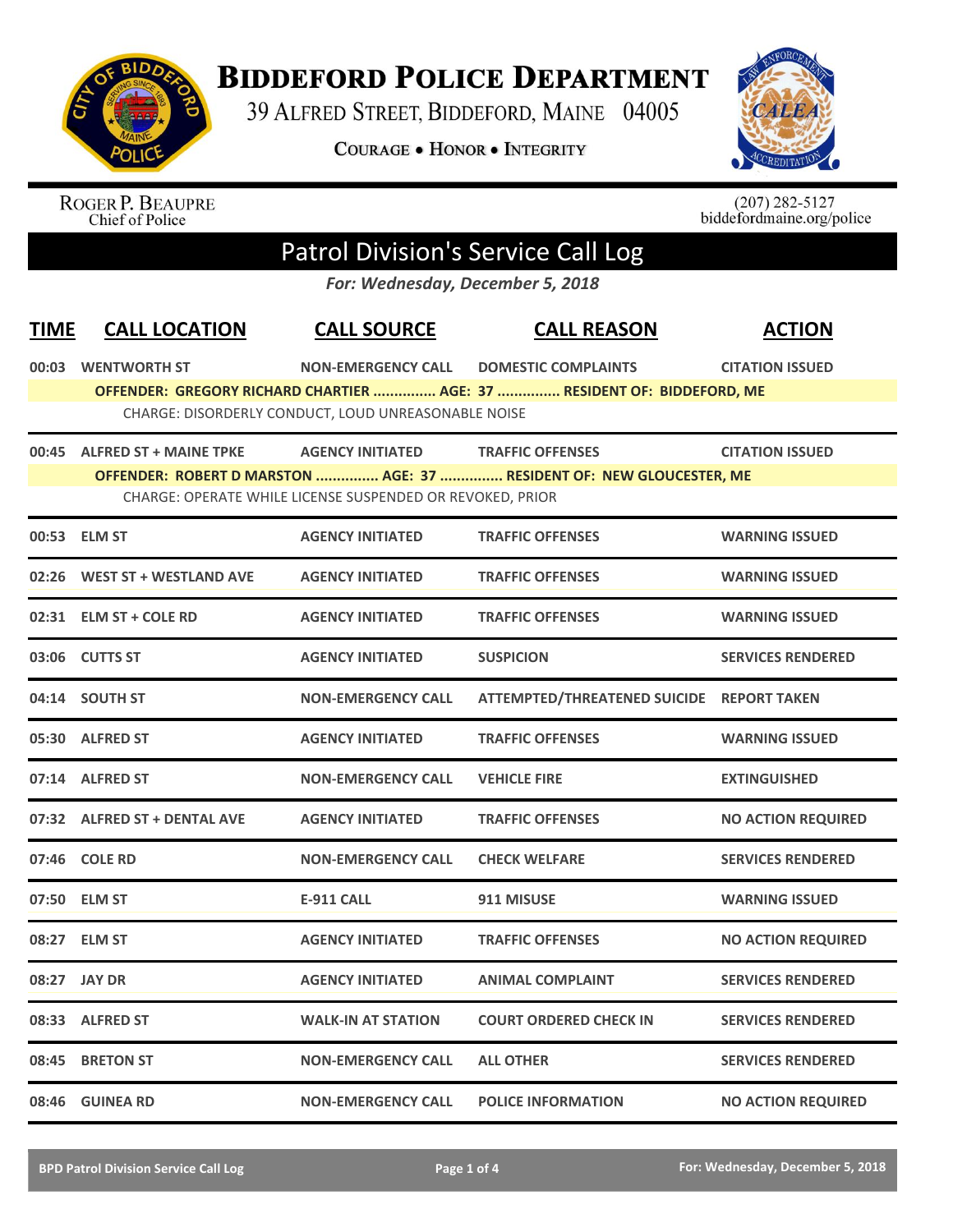| <b>TIME</b> | <b>CALL LOCATION</b>         | <b>CALL SOURCE</b>        | <b>CALL REASON</b>               | <b>ACTION</b>               |
|-------------|------------------------------|---------------------------|----------------------------------|-----------------------------|
|             | 08:49 FOSS ST                | <b>AGENCY INITIATED</b>   | <b>PAPERWORK</b>                 | <b>PAPERWORK NOT SERVED</b> |
|             | 08:57 MAIN ST                | <b>AGENCY INITIATED</b>   | <b>PAPERWORK</b>                 | <b>PAPERWORK NOT SERVED</b> |
|             | 09:16 ELM ST                 | <b>AGENCY INITIATED</b>   | <b>PAPERWORK</b>                 | <b>PAPERWORK NOT SERVED</b> |
|             | 09:46 HILL ST                | <b>NON-EMERGENCY CALL</b> | <b>JUVENILE OFFENSES</b>         | <b>FIELD INTERVIEW</b>      |
|             | 10:47 ALFRED ST              | <b>WALK-IN AT STATION</b> | <b>COURT ORDERED CHECK IN</b>    | <b>SERVICES RENDERED</b>    |
|             | 11:39 GRANITE ST             | <b>AGENCY INITIATED</b>   | <b>ALL OTHER</b>                 | <b>SERVICES RENDERED</b>    |
|             | 11:50 WASHINGTON ST          | <b>E-911 CALL</b>         | 911 MISUSE                       | <b>NO VIOLATION</b>         |
|             | 11:58 ALFRED ST              | <b>WALK-IN AT STATION</b> | <b>COURT ORDERED CHECK IN</b>    | <b>SERVICES RENDERED</b>    |
|             | 12:11 ALFRED ST              | <b>WALK-IN AT STATION</b> | <b>COURT ORDERED CHECK IN</b>    | <b>SERVICES RENDERED</b>    |
|             | 12:12 HILL ST + WEST ST      | <b>NON-EMERGENCY CALL</b> | <b>PASS STOPPED SCHOOL BUS</b>   | <b>SERVICES RENDERED</b>    |
|             | 12:31 MAPLEWOOD AVE          | <b>AGENCY INITIATED</b>   | <b>PASS STOPPED SCHOOL BUS</b>   | <b>NEGATIVE CONTACT</b>     |
| 13:04       | <b>ELM ST + AMHERST ST</b>   | <b>AGENCY INITIATED</b>   | <b>TRAFFIC OFFENSES</b>          | <b>WARNING ISSUED</b>       |
|             | 13:08 POOL ST                | <b>E-911 CALL</b>         | <b>MENTAL ILLNESS CASES</b>      | <b>REPORT TAKEN</b>         |
|             | 13:17 ELM ST                 | <b>NON-EMERGENCY CALL</b> | <b>ARTICLES LOST/FOUND</b>       | <b>REPORT TAKEN</b>         |
| 13:25       | <b>OLD HOLLIS RD</b>         | <b>NON-EMERGENCY CALL</b> | <b>CHECK WELFARE</b>             | <b>SERVICES RENDERED</b>    |
|             | 13:40 ALFRED ST              | <b>WALK-IN AT STATION</b> | <b>CRIM THREAT / TERRORIZING</b> | <b>NO VIOLATION</b>         |
|             | 13:45 BRADBURY ST + MASON ST | <b>NON-EMERGENCY CALL</b> | <b>PARKING COMPLAINT</b>         | <b>SERVICES RENDERED</b>    |
|             | 14:06 HILL ST                | <b>NON-EMERGENCY CALL</b> | <b>CRIMINAL MISCHIEF</b>         | <b>REPORT TAKEN</b>         |
|             | 14:12 ALFRED ST              | <b>WALK-IN AT STATION</b> | <b>COURT ORDERED CHECK IN</b>    | <b>SERVICES RENDERED</b>    |
|             | 14:12 TIGER WAY              | <b>AGENCY INITIATED</b>   | <b>THEFT</b>                     | <b>REPORT TAKEN</b>         |
|             | 14:14 POOL ST                | <b>AGENCY INITIATED</b>   | <b>DRUG TAKE BACK</b>            | <b>SERVICES RENDERED</b>    |
|             | 14:15 ALFRED ST              | <b>NON-EMERGENCY CALL</b> | <b>COURT ORDERED CHECK IN</b>    | <b>SERVICES RENDERED</b>    |
|             | <b>14:35 PIKE ST</b>         | <b>NON-EMERGENCY CALL</b> | <b>MESSAGE DELIVERY</b>          | <b>SERVICES RENDERED</b>    |
|             | 14:49 POOL ST                | E-911 CALL                | <b>SUSPICION</b>                 | <b>SERVICES RENDERED</b>    |
|             | 15:13 ALFRED ST              | <b>WALK-IN AT STATION</b> | <b>PAPERWORK</b>                 | <b>SERVICES RENDERED</b>    |
|             | 15:30 ALFRED ST              | <b>WALK-IN AT STATION</b> | <b>COURT ORDERED CHECK IN</b>    | <b>SERVICES RENDERED</b>    |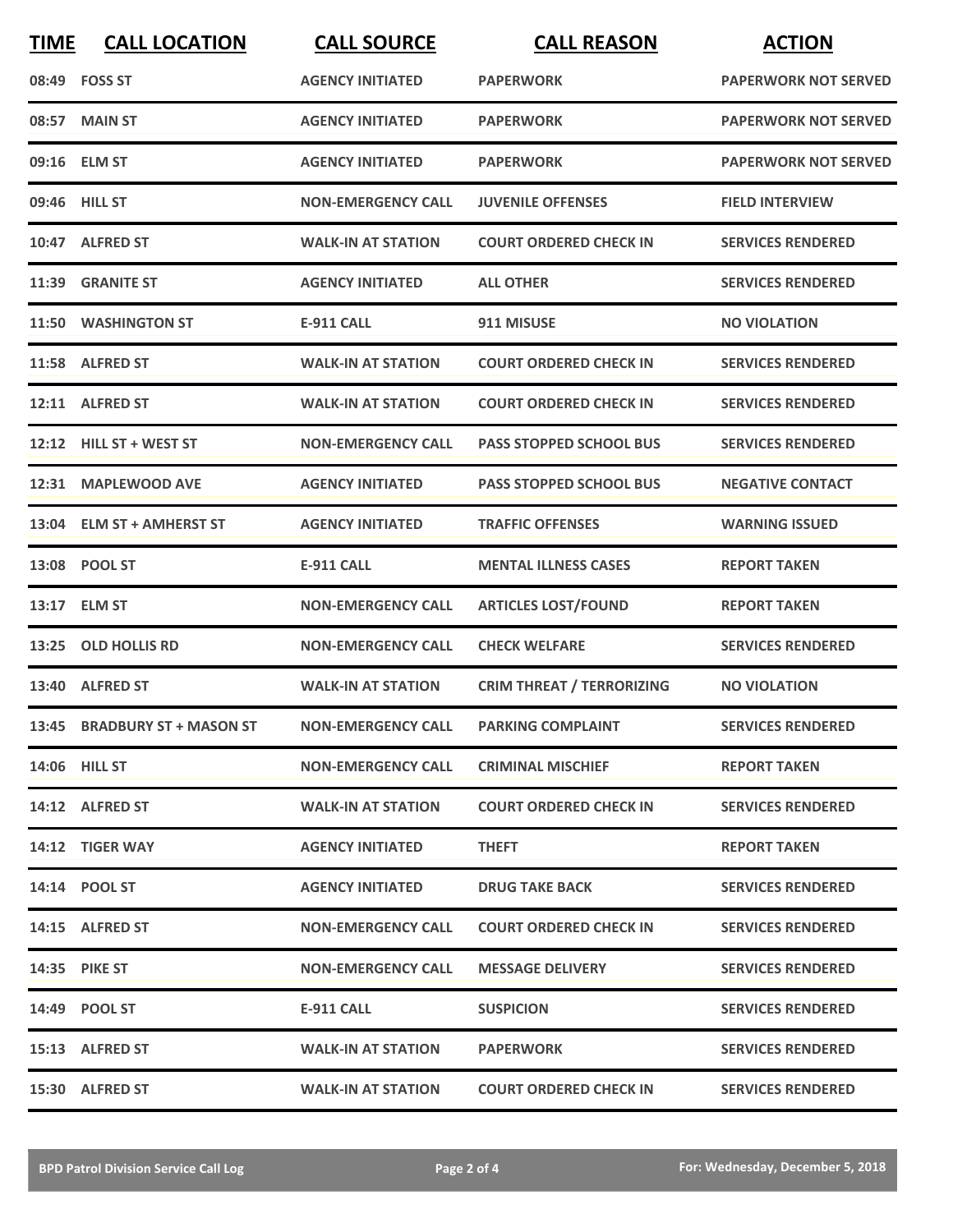| <b>TIME</b> | <b>CALL LOCATION</b>                                                                                                                       | <b>CALL SOURCE</b>                                                              | <b>CALL REASON</b>                                                                             | <b>ACTION</b>             |
|-------------|--------------------------------------------------------------------------------------------------------------------------------------------|---------------------------------------------------------------------------------|------------------------------------------------------------------------------------------------|---------------------------|
| 15:38       | <b>WENTWORTH ST</b>                                                                                                                        | <b>NON-EMERGENCY CALL</b>                                                       | <b>CIVIL COMPLAINT</b>                                                                         | <b>CIVIL COMPLAINT</b>    |
|             | 15:47 ALFRED ST                                                                                                                            | <b>AGENCY INITIATED</b>                                                         | <b>TRAFFIC OFFENSES</b>                                                                        | <b>WARNING ISSUED</b>     |
|             | 16:07 SOUTH ST                                                                                                                             | <b>NON-EMERGENCY CALL</b>                                                       | <b>FRAUD (INSUFFICIENT FUNDS)</b>                                                              | <b>REPORT TAKEN</b>       |
|             | 16:11 ALFRED ST                                                                                                                            | <b>AGENCY INITIATED</b>                                                         | <b>CONF CALL</b>                                                                               | <b>NEGATIVE CONTACT</b>   |
| 16:24       | <b>ALFRED ST</b><br><b>CHARGE: DRINKING IN PUBLIC</b><br><b>CHARGE: VIOLATING CONDITION OF RELEASE</b><br><b>CHARGE: CRIMINAL TRESPASS</b> | <b>NON-EMERGENCY CALL</b>                                                       | <b>TRESPASSING</b><br>OFFENDER: MICHAEL DAVID BISSONNETTE  AGE: 53  RESIDENT OF: BIDDEFORD, ME | <b>ARREST(S) MADE</b>     |
| 16:58       | <b>MAIN ST + MT PLEASANT ST</b>                                                                                                            | <b>AGENCY INITIATED</b>                                                         | <b>TRAFFIC OFFENSES</b>                                                                        | <b>WARNING ISSUED</b>     |
| 17:03       | <b>PROSPECT ST</b>                                                                                                                         | <b>WALK-IN AT STATION</b>                                                       | <b>FRAUD</b>                                                                                   | <b>SERVICES RENDERED</b>  |
| 17:29       | <b>ALFRED ST + GRAHAM ST</b>                                                                                                               | <b>AGENCY INITIATED</b>                                                         | <b>TRAFFIC OFFENSES</b>                                                                        | <b>WARNING ISSUED</b>     |
|             | 17:34 GREEN ST                                                                                                                             | <b>NON-EMERGENCY CALL</b>                                                       | <b>PARKING COMPLAINT</b>                                                                       | <b>NO ACTION REQUIRED</b> |
| 17:50       | <b>CRESCENT ST + JEFFERSON ST</b>                                                                                                          | <b>AGENCY INITIATED</b>                                                         | <b>TRAFFIC OFFENSES</b>                                                                        | <b>WARNING ISSUED</b>     |
| 17:53       | <b>BIRCH ST</b>                                                                                                                            | <b>NON-EMERGENCY CALL</b>                                                       | <b>CIVIL COMPLAINT</b>                                                                         | <b>CIVIL COMPLAINT</b>    |
|             | 18:04 ELM ST                                                                                                                               | <b>AGENCY INITIATED</b>                                                         | <b>TRAFFIC OFFENSES</b>                                                                        | <b>WARNING ISSUED</b>     |
| 18:15       | <b>ALFRED ST + ROBERTS ST</b>                                                                                                              | <b>AGENCY INITIATED</b>                                                         | <b>TRAFFIC OFFENSES</b>                                                                        | <b>WARNING ISSUED</b>     |
|             | 18:17 ALFRED ST                                                                                                                            | <b>WALK-IN AT STATION</b>                                                       | <b>ARTICLES LOST/FOUND</b>                                                                     | <b>SERVICES RENDERED</b>  |
|             | 18:17 SPRUCE ST                                                                                                                            | <b>NON-EMERGENCY CALL</b>                                                       | <b>JUVENILE OFFENSES</b>                                                                       | <b>SERVICES RENDERED</b>  |
|             | <b>18:34 FORTUNES ROCKS RD</b>                                                                                                             | <b>NON-EMERGENCY CALL</b>                                                       | <b>CHECK WELFARE</b>                                                                           | <b>UNABLE TO LOCATE</b>   |
|             | 18:49 ALFRED ST + ROBERTS ST                                                                                                               | <b>AGENCY INITIATED</b>                                                         | <b>TRAFFIC OFFENSES</b>                                                                        | <b>WARNING ISSUED</b>     |
|             | 18:52 ELM ST                                                                                                                               | <b>E-911 CALL</b>                                                               | <b>DISTURBANCE / NOISE</b>                                                                     | <b>NEGATIVE CONTACT</b>   |
|             | 19:01 ELM ST                                                                                                                               | <b>E-911 CALL</b>                                                               | 911 MISUSE                                                                                     | <b>SERVICES RENDERED</b>  |
|             | 20:02 GUINEA RD                                                                                                                            | <b>E-911 CALL</b>                                                               | 911 MISUSE                                                                                     | <b>WARNING ISSUED</b>     |
|             | 20:43 ELM ST<br>CHARGE: SALE/USE OF DRUG PARAPHERNALIA                                                                                     | <b>NON-EMERGENCY CALL</b><br>CHARGE: POSSESSION OF MARIJUANA BY PERSON UNDER 21 | <b>DRUG</b><br>OFFENDER: DAKOTA R WAKEFIELD  AGE: 20  RESIDENT OF: SANFORD, ME                 | <b>CITATION ISSUED</b>    |
|             | 20:52 POOL ST                                                                                                                              | <b>AGENCY INITIATED</b>                                                         | <b>TRAFFIC OFFENSES</b>                                                                        | <b>WARNING ISSUED</b>     |